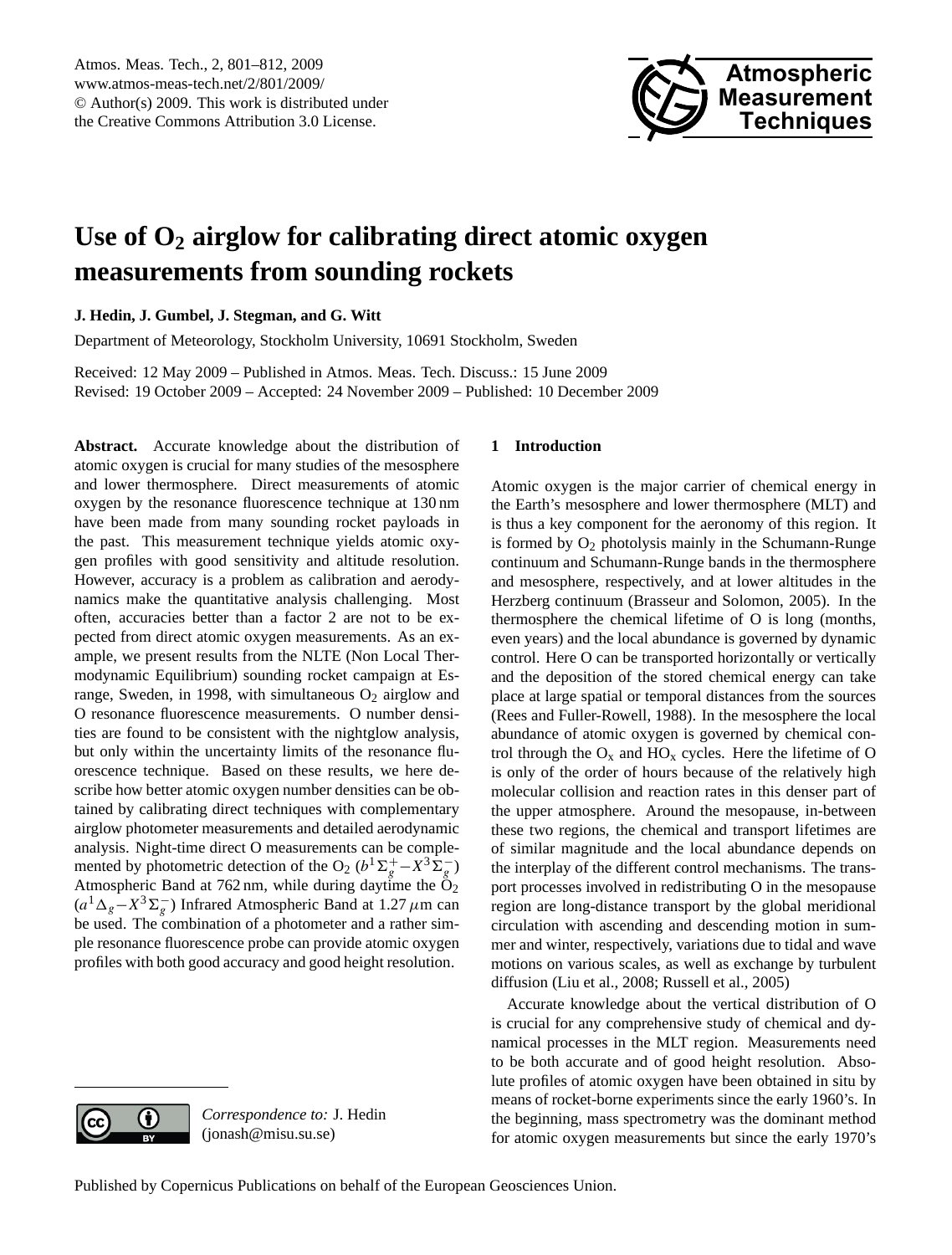the resonance fluorescence technique using the O  $(^{3}S-^{3}P)$ transition at 130 nm has taken over this role and is the only technique in use today (Dickinson et al., 1980; Sharp, 1991). Much debate has been going on about the reliability of in situ measurements by means of rocket-borne techniques (Gumbel, 1999). The existing measurements reported by different research groups show consistency in the general shape of the profiles, but little consistency in the absolute densities. The variability in the measurements is thought to be mostly of instrumental nature and not necessarily geophysical (e.g. Gumbel, 1997). Possibly the most accurate technique applied so far are mass spectrometers based on cryogenic removal of shock effects, with a stated accuracy of better than 50% (Offermann et al., 1981). Unfortunately, this technique is expensive and no longer in use today. A general review of direct atomic oxygen measurements in the mesosphere and lower thermosphere is in preparation. Major challenges to a quantitative analysis are the calibration and aerodynamics of the experiments. It is therefore desirable to define complementary calibration procedures that are independent of the instrument characteristics of the specific direct O measurement. In this paper, we discuss such calibration procedures in terms of photometric airglow measurements.

In the mesopause region the recombination of atomic oxygen generates molecular oxygen in a number of metastable states. Through a number of energy transfer and quenching processes the excited  $O_2$  then gives rise to nightglow emissions covering the spectral range from the ultraviolet to the infrared (Meriwether, 1989; Wayne, 2000). These processes cause a complex and strongly altitude dependent photochemistry between about 85 and 105 km. Also energy transfer to atomic oxygen (Barth and Hildebrandt, 1961) and reactions between ozone and hydrogen forming vibrationally excited OH molecules (Bates and Nicolet, 1950) contribute to the nightglow emissions with different peak altitudes depending on the details of the photochemistry.

It is generally accepted that the excitation energy originates from the recombination of O, but it took long time to establish the exact mechanisms and reaction rates, and some have still not been established. There have been several rocket experiments in the past with the objective to simultaneously study atomic oxygen density and oxygen airglow intensity (e.g. Sharp, 1980; Thomas, 1981; McDade et al., 1984). However the most extensive series of such multiinstrumented rocket studies was the set of campaigns with OXYGEN/S35 in March 1981 (Witt et al., 1984) followed by the ETON (Energy Transfer in the Oxygen Nightglow) venture conducted in March 1982 from South Uist, UK (Greer et al., 1986) and OASIS (Oxygen Atom Studies In Space) conducted from White Sands in June 1983 (Murtagh et al., 1990). The ETON campaign was a multi-rocket campaign in which a series of seven payloads was launched to measure altitude profiles of emission features and atmospheric composition. The analysis of the ETON database resulted in detailed knowledge about nightglow excitation and quench-

ing mechanisms (Greer et al., 1986; McDade et al., 1986a, 1986b, 1987a, 1987b, Murtagh et al., 1986), and a numerical model has been developed based on this (Murtagh, 1989; Murtagh et al., 1990).

Attempts have been made to determine the altitude profiles of atomic oxygen from ground based measurements of different O related nightglow emissions (e.g. Haley et al., 2001; Stegman and Murtagh, 1991). This technique takes advantage of the differences in the molecularities of specific nightglow emission features to recover a parameterised atomic oxygen density profile. This way O densities close to the peak of the layer can be recovered to within 20%. However the detailed vertical structure of the profile cannot be recovered.

The plan for this paper is to first present results on the  $O<sub>2</sub>$  nightglow and direct atomic oxygen measurements obtained during the NLTE rocket campaign. In the discussion in Sect. 3 the inverted nightglow emissions are compared to the direct O measurements and also comparisons to other measurements are made. We conclude in Sect. 4 with a discussion of the reliability of O number densities retrieved from the resonance fluorescence technique and the possibility to improve these by calibration with simultaneous  $O_2$  nightglow or dayglow measurements.

## **2 NLTE – techniques and results**

The Swedish-led NLTE (Non Local Thermodynamic Equilibrium) sounding rocket campaign was conducted at the Esrange rocket range near Kiruna in northern Sweden in March 1998. It was an international rocket campaign (involving also groups from Norway, Germany, Austria and the USA) with the prime purpose to investigate processes contributing to the energy balance of the MLT region during polar winter. Rocket-borne and ground-based measurements investigated dynamic conditions and the distribution of neutral and charged species between 70 and 130 km.

The central aim of the Stockholm group was the study of processes controlling the distribution of atomic oxygen. This was done by directly measuring atomic oxygen using the resonance fluorescence and absorption technique simultaneously with photometric measurements of the  $O<sub>2</sub>$  Atmospheric Band at  $762$  nm and the  $N_2$ <sup>+</sup> (0–0) 1st Negative band at 391 nm. The  $O_2$  Atmospheric Band is a product of O atom recombination and can be used as an alternative way to retrieve atomic oxygen densities. The  $N_2^+$  (0–0) 1st Negative band is a sensitive indicator for the presence of precipitating (auroral) electrons. In addition, the passband of the  $N_2$ <sup>+</sup> photometer comprises the  $(5-3)$  band of the  $O<sub>2</sub>$  Chamberlain system, which also is a result of atomic oxygen recombination. Additional experiments on the NLTE payloads addressed temperature, neutral and plasma densities as well as turbulence (Lübken et al 1999; Friedrich et al, 1999). By obtaining profiles of total density, absolute O densities can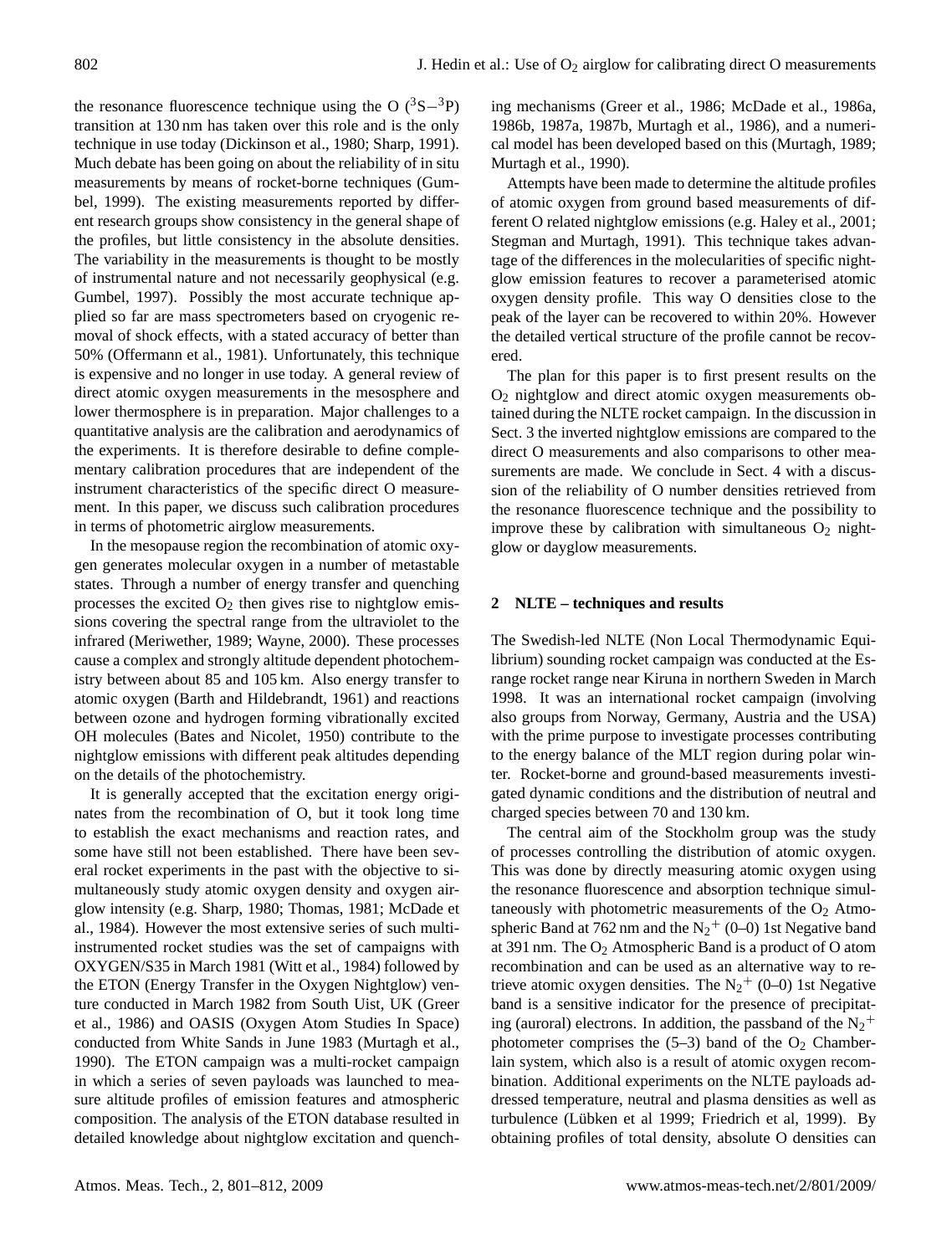be converted into mixing ratios, which helps to distinguish dynamic and chemical influences on the O distribution.

Two identical rocket payloads were launched as the main events during the campaign. NLTE-1 was launched on 3 March at 22:33 UT into geomagnetically very quiet conditions and NLTE-2 three days later on 6 March at 21:26 UT into geomagnetically extremely quiet conditions. On NLTE-2 the 391 nm photometer showed no sign of electron precipitation thus ensuring a study of the atmospheric energetics and chemistry in the absence of auroral influence. In addition, this made it possible to study the weak  $O_2$  Chamberlain emission in the 391 nm filter band. The electron density measurement onboard the payload (Langmuir probe calibrated by a radio wave propagation experiment; Jacobsen and Friedrich, 1979) showed very low concentrations (see Fig. 1) and the ground-based O  $(^1S)$  Green Line photometer showed emissions of 250 R during the first and 120 R during the second launch indicating low and no auroral emissions during the two flights, respectively. The  $a<sub>p</sub>$  index of geomagnetic activity showed low, but not extremely low, values of 3 and 5 during the first and second launch, respectively.

## **2.1 Resonance fluorescence and absorption**

The resonance fluorescence technique is based on the resonance transition of O ( ${}^{3}S_{1} - {}^{3}P_{2,1,0}$ ) at 130.4 nm. This triplet is emitted using an oxygen discharge lamp and the radiation can be resonantly absorbed and scattered by O atoms in the vicinity of the instrument. A suitable detector collects part of this scattered light as a direct measure of the atomic oxygen abundance. The use of the resonance transition at 130.4 nm to measure atomic oxygen in the atmosphere was originally proposed by Young (1961). For a detailed description of this measurement technique see e.g. Dickinson et al. (1980), Sharp (1991), or Gumbel et al. (1998). The O  $({}^{3}S_{1} - {}^{3}P_{2,1,0})$ absorption cross section of about  $2 \times 10^{-13}$  cm<sup>-2</sup> exceeds the Rayleigh scattering cross section by 11 orders of magnitude and the absorption cross section of molecular oxygen by 6 orders of magnitude. Thus this technique provides both a sensitive and selective measurement of the atmospheric atomic oxygen abundance in the entire altitude range where the measurements were performed.

#### **2.1.1 Calibration**

The resonance fluorescence measurement represents a very sensitive but not very accurate measurement as it is not easy to calibrate. The relationship between the fluorescence signal and the atmospheric O density is determined by the intensity and emission line shapes of the lamp, detector sensitivity, measurement geometry, atmospheric temperature and aerodynamic flow properties in the measurement volume. Different calibration techniques exist and include numerical (e.g. Ulwick et al., 1994; Gumbel and Witt, 1997), laboratory (e.g. Sharp, 1991) and in situ absorption methods (e.g. Dickinson et al., 1980; Gumbel et al., 1998). Knowledge about the



**Fig. 1.** Electron density measurements from NLTE-1 (red profile) and NLTE-2 (blue profile) together with other measurements north of 60◦ N latitude (thin black profiles) (M. Friedrich, personal communication, 2007).

line shapes of the lamp's resonance emission is essential for all three calibration techniques, and indirect information of the line shapes can be obtained from curve-of-growth measurements (e.g. Rawlins and Kaufman, 1977). The only direct measurement of resolved lamp emission line shapes have been reported by Jenkins et al. (1985).

For NLTE; in situ absorption calibrations supported by numerical simulations were utilised in a similar way as described by Gumbel et al. (1998) for an earlier rocket measurement. The in situ absorption measurement on the other hand is independent of absolute instrument parameters as it presents a relative measurement and thus provides a direct way of calibrating the atmospheric data. On NLTE, booms were deployed near the top of the payload thus positioning the absorption detectors opposite the O lamp, at distances of 33 and 65 cm, to measure the relative amount of the 130.4 nm triplet transmitted by the oxygen atoms. Although improving the measurement accuracy, the absorption calibration is intrinsically uncertain since the absorption process is very sensitive to the relationship between atmospheric absorption line shapes and emitted lamp line shapes (Gumbel and Witt, 1997). While the atmospheric absorption line shape is essentially determined by Doppler broadening at the atmospheric temperature, the emitted lamp line shape is only known with limited accuracy. Our NLTE analysis is based on the line shape results reported by Jenkins et al. (1985) from laboratory measurements with various lamp parameters. The stability of the lamp output before and during flight is an additional source of uncertainty. In total, we estimate the overall uncertainty of the direct atomic oxygen measurements during NLTE to be a factor of 2–3, in consistency with earlier investigations of the resonance fluorescence and absorption technique (Gumbel, 1999).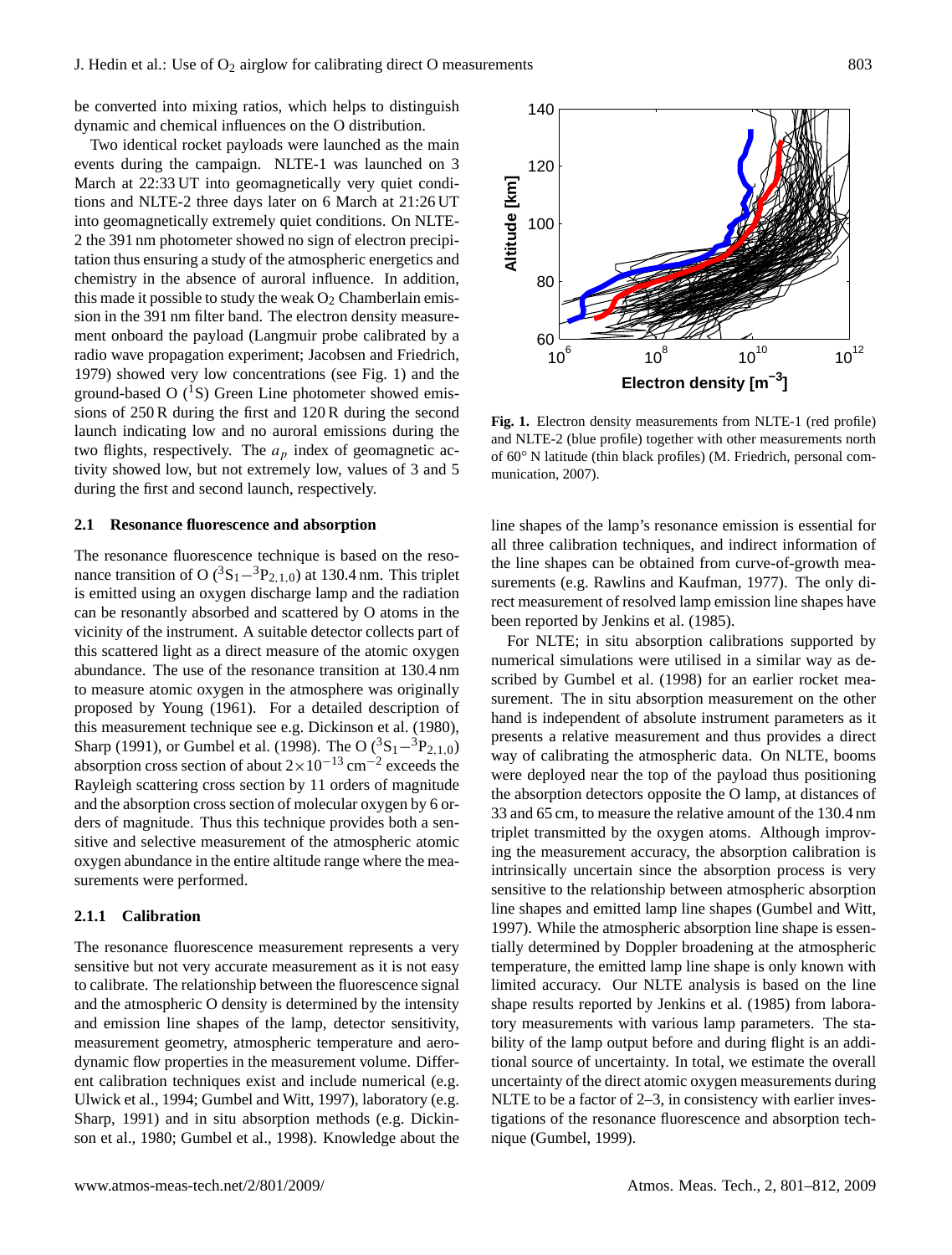# **2.1.2 Aerodynamics**

For most rocket-borne measurements also aerodynamic effects have to be considered very carefully. An exception is the accurate but complex and expensive cryo-cooled mass spectrometer that avoids aerodynamical effects by "freezing out" the shock front (Offermann and Tatarczyk, 1973; Offermann et al., 1981). As the payload moves through the atmospheric region of interest, conditions change from continuum flow via the transition regime to free molecular flow. The high velocity of the rocket payload can produce many different perturbations related to aerodynamics. These include compression and rarefaction of the atmospheric density, composition changes due to mass-dependent species separation, chemical reactions in the shock region and on payload surfaces, excitation of atoms and molecules (i.e. payload glow), Doppler influence on optical measurements, and contamination of the measurement volume by outgassing and desorption from the payload itself. A discussion of atomic oxygen measurements from sounding rockets under such flow conditions has been given by Bird (1988). For studying the aerodynamic effects in these changing flow conditions we use the DSMC (Direct Simulation Monte Carlo) model DS2V v.4.5 (Bird, 1994). With this model we can simulate two-dimensional and axially symmetric problems from continuum flow conditions to free molecular flow.

In Fig. 2a,c the simulated number density field around the NLTE payload is shown for two different altitudes. Figure 2b,d shows the O mixing ratio normalised to the undisturbed O mixing ratio in the flow field. The deployed absorption boom in the plots indicates the position of the absorption path. At  $90 \text{ km}$  altitude (Fig. 2a–b) there is a very pronounced shock region around the payload and the absorption detector is positioned outside the disturbed region. In panel b it can be seen that there is a depletion of O close to the payload but an increase further out at the edge of the shock region. This aerodynamic separation effect is caused by the lower mass of the O atom with respect to the  $N_2$  and  $O_2$  molecules. At 120 km (Fig. 2c–d) the shock region is smoothed out and the absorption detector is well inside the disturbed region. Panel d shows here a depletion of O relative to the undisturbed atmosphere along the entire absorption path.

Figure 3 shows the mean relative change of the total air density and the O density in the absorption path for different altitudes from 80 to 125 km. During the ascent of the payload, the air density is higher in the measurement region than in the undisturbed atmosphere. Without correction, the measurements will overestimate the O density. It is however not sufficient to investigate only the total air density. Rather, the additional effect on the mixing ratio of the O atoms needs to be included. For the NLTE measurements, the O mixing ratio in the absorption path up to 95 km is slightly higher than in the surrounding atmosphere, whereas above this altitude the fraction is significantly lower. The reason is that at the lower altitudes the detector is outside the shock region and the absorption path includes both the depleted region near the payload and the O-enriched region near the outer edge of the shock. Above 95 km the shock grows and the entire absorption path is inside the perturbed region with depleted  $\Omega$ .

The velocity of the payload and the temperature in the perturbed region are not high enough for chemical reactions, or excitation of atoms and molecules. Neither are Doppler influences on the resonance measurement significant as the absorption path is largely perpendicular to the payload velocity vector. Contamination of the measurement volume by outgassing and desorption from the payload is evident during the upleg part of the flight. Effects on O absorption measurements have been discussed by Gumbel et al. (1998).

#### **2.1.3 Direct atomic oxygen results**

The result of the O fluorescence measurement during NLTE-2 is shown in Fig. 4. This profile has been calibrated with the absorption measurement and corrected for aerodynamic effects as described in the two previous sections. The measurement shows a structured profile with a peak density of  $2.7 \times 10^{11}$  atoms per cm<sup>3</sup> at 97.5 km and a very sharp cutoff at the lower ledge below 90 km. The data is sampled at 150 Hz which results in a data point every 5–6 m in the altitude interval from 90 to 105 km. The profile in Fig. 4 is smoothed to a vertical resolution of 250 m and the error bars show 1 standard deviation. A comparison to the NLTE-1 results will be given in Sect. 3.

## **2.2 Nightglow photometry**

The molecular oxygen band systems are, together with the  $O(^{1}S-^{1}D)$  Green Line and the OH Meinel band system, the main contributors to the terrestrial nightglow spectrum. As mentioned earlier, atomic oxygen is mainly formed through O<sup>2</sup> photolysis during the day and can then recombine to form excited oxygen molecules during the night. The recombination reaction has an exothermicity of 5.12 eV which mainly resides in the newly formed  $O_2$  molecule, the so called precursor state of the molecular and atomic oxygen nightglow emissions. With this available energy high vibrational levels of the ground state or any of the five bound states, may be formed (Slanger and Copeland, 2003). The energy levels of these states are shown in Fig. 5. Another weakly bound state,  $\sqrt[5]{\text{a}}$ , has been proposed as a likely precursor to the above lower-lying light-emitting states. The excited oxygen molecule may then decay through emission of a photon, energy transfer to O, or quenching by other atoms or molecules (e.g.  $O_2$ ,  $N_2$ , O or  $CO_2$ ).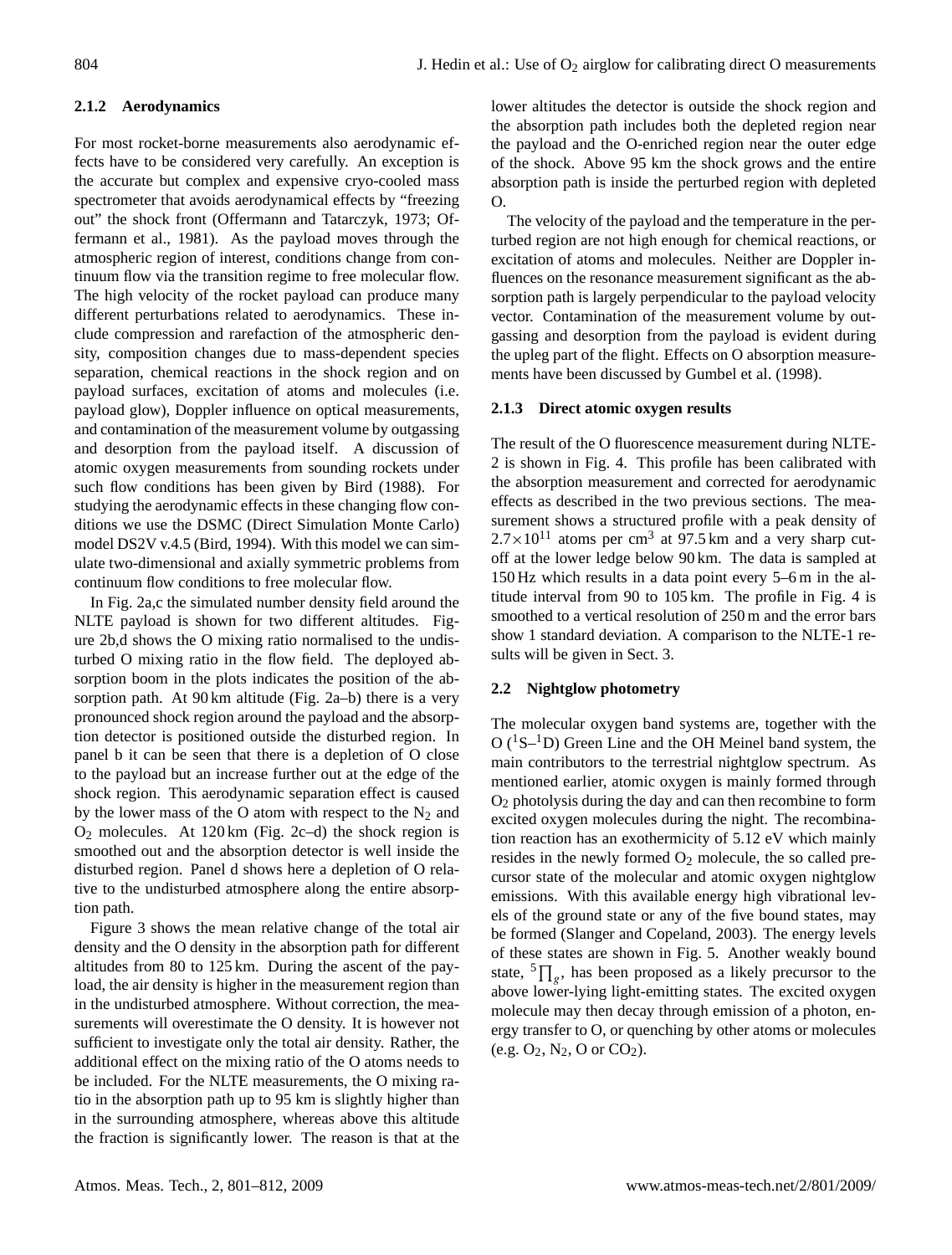

**Fig. 2.** Direct Simulation Monte Carlo results of the interaction between the NLTE rocket payload and the surrounding atmosphere. Panel **(a)** shows the total air density normalised with the unperturbed air density, and panel **(b)** shows the normalised O mixing ratio, both at 90 km altitude. Panel **(c)** and **(d)** shows the same properties as (a) and (b) but for 120 km altitude. The boom is not included in the flow simulations.





**Fig. 3.** Aerodynamic simulation of the interaction of the NLTE rocket payload with the atmosphere and the effect on the total air density and O mixing ratio at different altitudes. The profiles show the relative change in the absorption path between the lamp and the absorption experiment on the boom.

**Fig. 4.** The atomic oxygen number density measured with the resonance fluorescence and absorption technique during the NLTE-2 rocket launch. Error bars indicate 1 standard deviation around the mean. The vertical resolution of the smoothed profile is 250 m.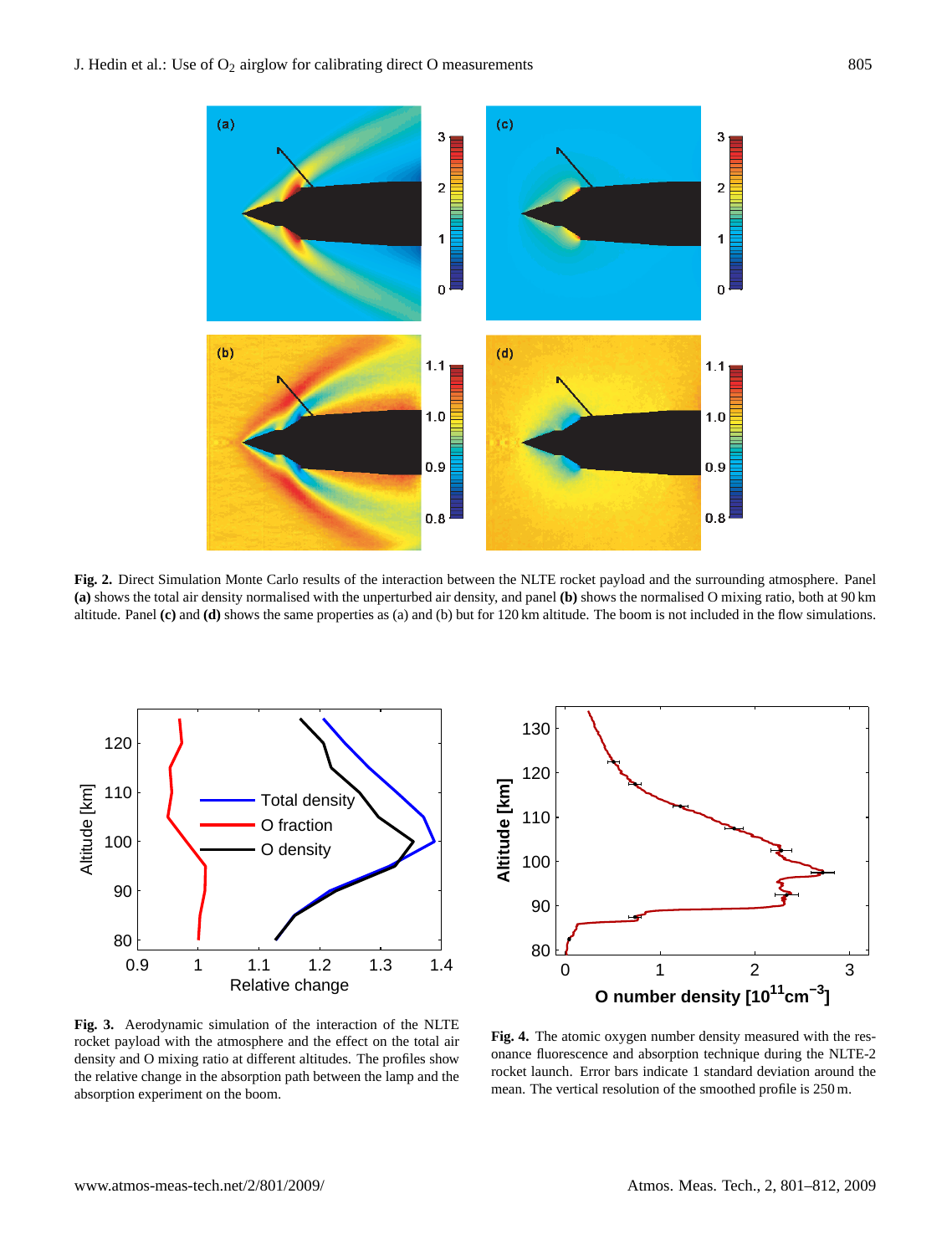#### **2.2.1 Nightglow measurements during NLTE**

The second strongest  $O_2$  nightglow emission feature is the Atmospheric Band system  $(b^1\Sigma_g^+ \rightarrow X^3\Sigma_g^-)$  dominated by the  $(0-0)$  and  $(0-1)$  bands at 762 nm and 864 nm, respectively. The (0–0) band cannot be studied from the ground because of self absorption in the atmosphere between the emitting layer and the observer. It is however easy to measure with filter photometers from sounding rockets.

Optical measurements of the upper atmosphere from sounding rockets have been made since the 1950's (Heppner and Meridith, 1958) both for understanding airglow chemistry in itself and for using airglow as a tool to understand atmospheric (e.g. dynamical) processes. For airglow measurements in general, a filter photometer is positioned under the nose cone viewing along the rocket axis. During ascent, after the nosecone ejection, the photometer then counts the incoming photons from the overhead column. When the rocket passes through the layer the measured photon flux drops and above the emission layer only weak background emissions from the zodiacal and galactic light are present (unless there are auroral emissions in the wavelength region defined by the photometer passband). After the profile has been corrected for background emissions and attitude (van Rhijn effect) it is converted from counts to radiance (or Rayleigh) using pre-flight laboratory calibrations. The profile can then be smoothed (Fig. 6a) and numerically differentiated to yield the volume emission rate of the emitting layer (Fig. 6b). Ideally one should first differentiate the radiance profile and then smooth the resulting volume emission profile since this retains more of the original structure and noise. In practise, however, this is not realistic because of the noise, and some smoothing is necessary before the radiance profile can be differentiated (Murtagh et al., 1984). The data were sampled with 100 Hz on both photometers which results in an altitude resolution of about 9 m during the passage of the airglow layer. However, because of the noise, the profiles need to be averaged to a vertical resolution of 1 km for the Atmospheric band and 2 km for the Chamberlain band in order to get satisfactory results after the differentiation. The dotted lines in panel a of Fig. 6 shows a 1 standard deviation around the mean profiles.

The nightglow model used in the following is a numerical model based almost exclusively on the findings of the ETON rocket campaign. It is a self-consistent model of the most common nightglow emissions including the  $O(^1S)$  Green Line, OH Meinel and several  $O<sub>2</sub>$  band emissions (Murtagh, 1989; Murtagh et al., 1990). For the O<sub>2</sub> Atmospheric band, the emitting state  $(b^1\Sigma_g^+)$  is assumed to be excited via an energy transfer mechanism from the precursor state with  $O<sub>2</sub>$ as the transfer agent (Greer at al., 1986). The volume emission rate of the  $O_2$  Atmospheric band may be expressed as



Fig. 5. Energy level diagram of  $O_2$  transitions in the nightglow (after Greer et al., 1987).

(Murtagh, 1989)

<span id="page-5-0"></span>
$$
V_{\text{at}} = \frac{A_1 \cdot k_1 [O]^2 \{ [N_2] + [O_2] \} [O_2]}{\left\{ A_2 + k_2^{O_2} [O_2] + k_2^{N_2} [N_2] + k_2^{O_2} [O] \right\}} \cdot \frac{1}{\left\{ C^{O_2} [O_2] + C^{O} [O] \right\}} \tag{1}
$$

Equation [\(1\)](#page-5-0) comprises the excitation and emission processes as well as quenching of the precursor state and  $O_2(b^1\Sigma_g^+)$ by various atmospheric constituents.  $A_1$  is the (0–0) band transition probability,  $A_2$  is the inverse radiative lifetime of  $O_2(b^1\Sigma_g^+, v=0)$ ,  $k_1$  is the temperature-dependent rate coefficient for the three-body recombination of atomic oxygen, and  $k_2^{O_2}$ ,  $k_2^{N_2}$  and  $k_2^O$  are the rate coefficients for the quenching of  $O_2(b^1\Sigma_g^+)$  by  $O_2$ , N<sub>2</sub> and O and are all determined by laboratory investigations. The coefficients  $C^{O_2}$  and  $C^{O_2}$ represents the quenching of the precursor state and were derived empirically from the ETON measurements. The values of all coefficients can be found in Table 1. The  $O_2$  Atmospheric band profile measured during NLTE-2 is the black profile shown in Fig. 6.

The second photometer on the NLTE payloads measured the emission from the  $N_2$ <sup>+</sup> 1st Negative band at 391.4 nm. This emission is a sign of precipitating auroral electrons and thus a sensitive indicator of auroral activity. Included in the passband of this photometer is also the  $(5-3)$  band of the  $O<sub>2</sub>$ Chamberlain system at 390.5 nm. This is not a well studied emission feature since it is very faint and easily dominated by the presence of even weak auroral emissions. Emissions from the Chamberlain band system are also in general blended in the much stronger Herzberg I and II band systems. During the NLTE-2 launch the auroral activity was extremely low and the O<sub>2</sub> Chamberlain band could thus be studied. The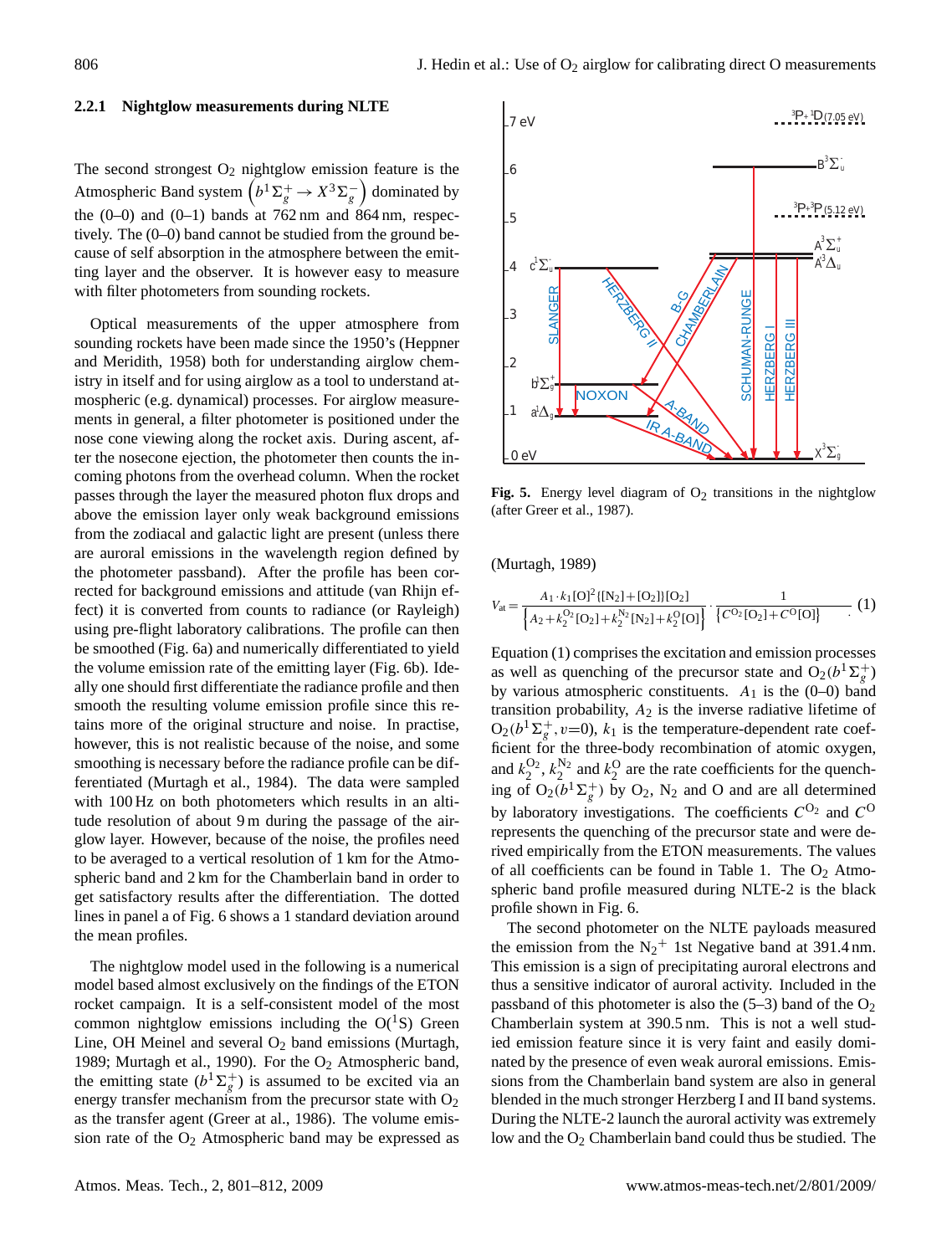

**Fig. 6.** Measured nightglow profiles during the NLTE-2 rocket launch. The black profiles are the  $(0-0) O_2(b^1\Sigma)$  Atmospheric Band at 762 nm and the gray profiles are the (5–3) band of the  $O_2(A^{3}\Delta)$  Chamberlain system at 391 nm. Panel **(a)** shows the measured column emission in Rayleigh (the radiance in photons cm<sup>-2</sup> str<sup>-1</sup> s<sup>-1</sup> multiplied by  $4\pi \times 10^{-6}$ ). The dotted lines show a 1 standard deviation around the mean indicating the signal-to-noise ratios for the two measurements. The Atmospheric band was interval averaged with 1 km vertical resolution, while the Chamberlain band has a vertical resolution of 2 km in order to get satisfactory volume emission profiles after differentiation. Panel **(b)** shows the volume emission rate of the airglow layers, i.e. the differentiated column emission profiles from panel (a).

Table 1. Adopted rate coefficients and excitation parameters. All coefficients are in the usual units in terms of molecules, cm<sup>3</sup>, and seconds. T is the atmospheric temperature, and  $\gamma$  is the production efficiency of the emitting state,  $O_2(A^{3}\Delta_{u})$ , in the recombination reaction (see Eq. 2 and the text).

| Coeff.                                                                  | Value                                                            | Reference                 |
|-------------------------------------------------------------------------|------------------------------------------------------------------|---------------------------|
| k <sub>1</sub>                                                          | $4.7 \times 10^{-33} (300/T)^2$                                  | Campbell and Gray, 1973   |
|                                                                         | $4.0 \times 10^{-17}$                                            | Martin et al., 1976       |
| $k_2^{O_2}$<br>$k_2^{N_2}$<br>$k_2^{O_2}$<br>$k_2^{O_2}$<br>$k_3^{O_2}$ | $2.2 \times 10^{-15}$                                            | Martin et al., 1976       |
|                                                                         | $8.0\times10^{-14}$                                              | Slanger and Black, 1979   |
|                                                                         | $\Omega$                                                         | McDade et al., 1986a      |
|                                                                         | $2.4 \times 10^{-10} \times \gamma$                              | Stegman and Murtagh, 1991 |
|                                                                         | $9.8 \times 10^{-11} \times \gamma$                              | Stegman and Murtagh, 1991 |
| A <sub>1</sub>                                                          | 0.079                                                            | Vallance Jones, 1974      |
| A <sub>2</sub>                                                          | 0.083                                                            | Vallance Jones, 1974      |
| $A_3$                                                                   | 0.85                                                             | Stegman and Murtagh, 1991 |
|                                                                         | Excitation parameters for use with $k_2^O = 8 \times 10^{-14}$ . |                           |
| $C^{O_2}$                                                               | $6.6 \pm 0.4$                                                    | McDade et al., 1986a      |
| $c^{\rm o}$                                                             | $19\pm2$                                                         | McDade et al., 1986a      |
|                                                                         | Excitation parameters for use with $k_2^O=0$ :                   |                           |
| $C^{O_2}$                                                               | $7.5 \pm 0.5$                                                    | McDade et al., 1986a      |
| $\mathcal{C}^{\mathbf{O}}$                                              | $33 + 4$                                                         | McDade et al., 1986a      |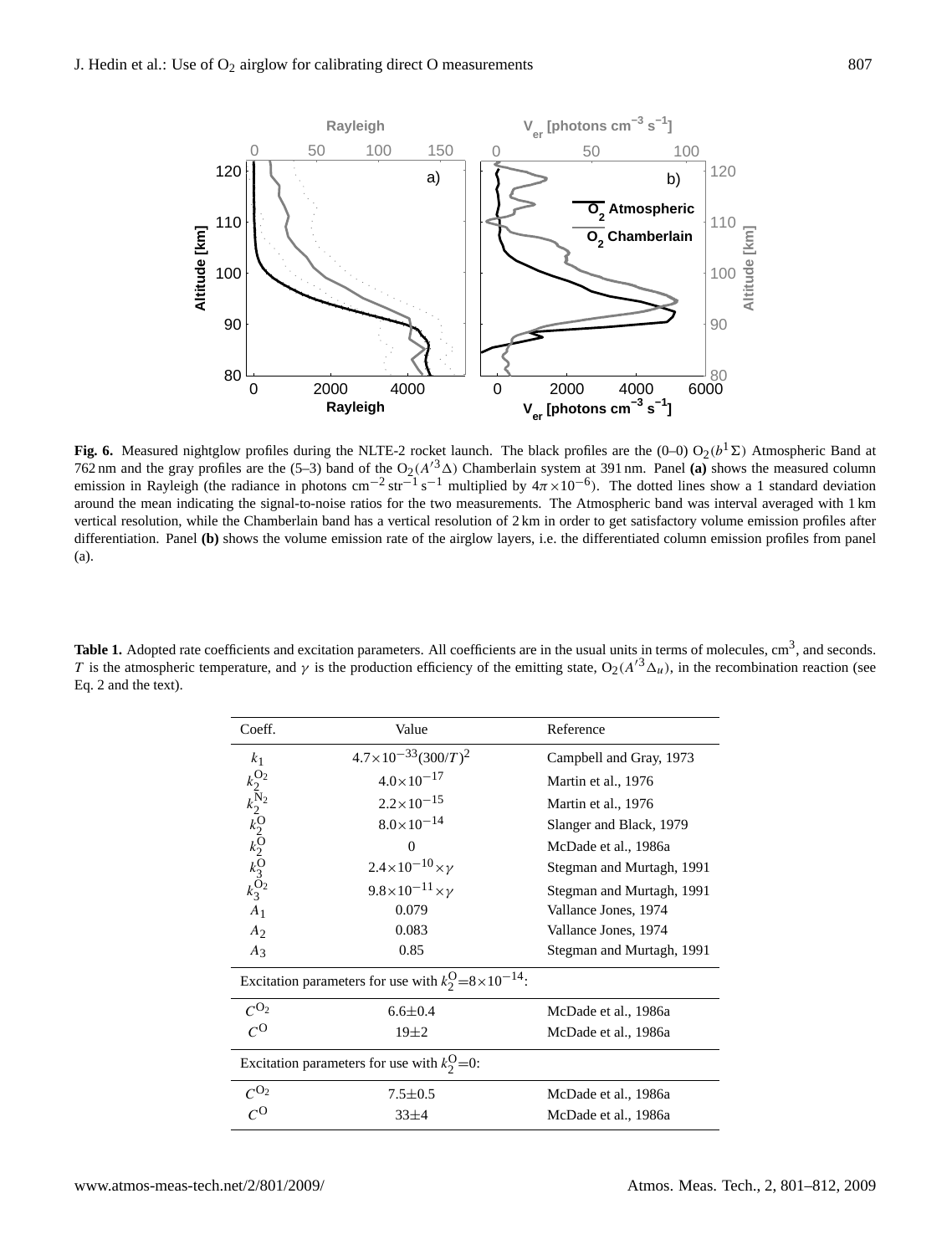emitting state is thought to be directly produced in the threebody recombination reaction of atomic oxygen and the loss processes are quenching by O and  $O_2$ . The volume emission rate of the Chamberlain system can thus be expressed as

<span id="page-7-0"></span>
$$
V_{\rm ch} = \frac{\gamma \cdot A_3 \cdot k_1 [O]^2 \{ [N_2] + [O_2] \}}{k_3^{\rm O} [O] + k_3^{\rm O_2} [O_2]}
$$
 (2)

where  $k_1$  is again the temperature-dependent rate coefficient for the three-body recombination of atomic oxygen, and  $k_3^0$ and  $k_3^{O_2}$  are the rate coefficients for the quenching of the emitting state by O and O<sub>2</sub>, respectively,  $\gamma$  is the production efficiency of the emitting state,  $O_2(A'^3\Delta_u)$ , in the recombination reaction, and  $A_3$  is the inverse of the radiative lifetime (see Table 1 for values). Chamberlain band emissions are not available from the ETON campaign, but they were measured before (Stegman et al., 1983; Stegman and Murtagh, 1991) and are included in the model. The Chamberlain profile from NLTE-2 is the gray profile shown in Fig. 6. The volume emission rate of the Chamberlain band system is about 50 times weaker than that of the Atmospheric band system. Also, as can be seen in Fig. 6a, the signal-to-noise ratio is much better for the Atmospheric band, as indicated by the dotted lines showing a 1 standard deviation around the smoothed airglow emission profiles. As mentioned earlier, the vertical resolution of the Atmospheric band volume emission profile is 1 km, while it is 2 km for the Chamberlain band profile. The difference in peak altitudes is consistent with the photochemistry of the two emitting states where the Chamberlain band emission is directly produced in the recombination reaction without an intermediate energy transfer step, and thus radiates at higher altitudes.

#### **2.2.2 Atomic oxygen retrievals**

Equations [\(1\)](#page-5-0) and [\(2\)](#page-7-0) can readily be inverted to derive the atomic oxygen densities from any Atmospheric band or Chamberlain emission profile using the reaction coefficients derived from the ETON measurements. A necessary input to this retrieval is the temperature and neutral density of the background atmosphere. The atomic oxygen profiles derived from the NLTE-2 nightglow profiles are shown in Fig. 7. The gray line is the profile derived from the Chamberlain band emission and the solid black line is the profile derived from the Atmospheric band emission. In this paper, the retrieved oxygen profiles from the Atmospheric band were derived using the rate coefficients and constants for the case of no quenching of the emitting state by atomic oxygen (see Table 1). Slanger and Black (1979) suggested that under nighttime conditions the rate coefficient for this quenching,  $k_2^O$ , may be much smaller than was determined in the lab. Mc-Dade et al. (1986a) took this into consideration and adopted the measured value by Slanger and Black (1979) as an upper limit and zero as a lower limit. The omission of quenching of the emitting state by atomic oxygen has little effect on the retrieved oxygen profile. The dashed black lines indicate the



**Fig. 7.** Atomic oxygen number density derived from the nightglow measurements during NLTE-2. The gray line is the O profile retrieved from the Chamberlain nightglow emission profile. The solid black line is the O profile retrieved from the Atmospheric band emission profile without quenching of the precursor state by atomic oxygen. The dashed black lines show the possible error due to uncertainties in the rate constants for the Atmospheric band inversion.

uncertainties in the retrieval due to uncertainties in the reaction rates. For this analysis the atmospheric temperature and density have been taken from MSIS-E90 (Hedin, 1991) since on NLTE-2 the onboard neutral density and temperature measurement failed. It can be noted that for the night of the launch lidar measurements up to 85 km, well below the emission layer, indicate that MSIS is ∼30 K too warm. Using the temperature climatology of Rauthe et al. (2008) and atmospheric density climatology of Rapp et al. (2001) the sensitivity of the nightglow inversion to atmospheric temperature and density variability can be estimated. At 95 km (close to the peak altitude of the oxygen profile) the temperature variability in March is typically  $\pm 6$  K which yields a variability in the O density inversion of  $\pm 4\%$ . At the same altitude the total density variability is typically  $\pm 12\%$  for the winter months (January to March) which translates into a variability of the inverted O density of ±10%. Above ∼105 km the possible errors in the measured Atmospheric band emission rates are large (low signal to noise ratio) and the inversion procedure used to determine the atomic oxygen number density becomes unreliable (Murtagh et al., 1990).

The retrieval of atomic oxygen from the nightglow emissions yields O profiles with reliable absolute values (peak density). However, the altitude resolution is limited and the detailed structure of the derived profiles, especially from the weak Chamberlain band emission, may not be geophysical. The O profile retrieved from the Atmospheric band indicates a double peak structure with peak densities of  $4.5 \times 10^{11}$  cm<sup>-3</sup> at 94 km and  $4.4 \times 10^{11}$  cm<sup>-3</sup> at 99 km. The main peak of the profile derived from the Chamberlain band shows an atomic oxygen density of  $4.7 \times 10^{11}$  cm<sup>-3</sup> at 95 km.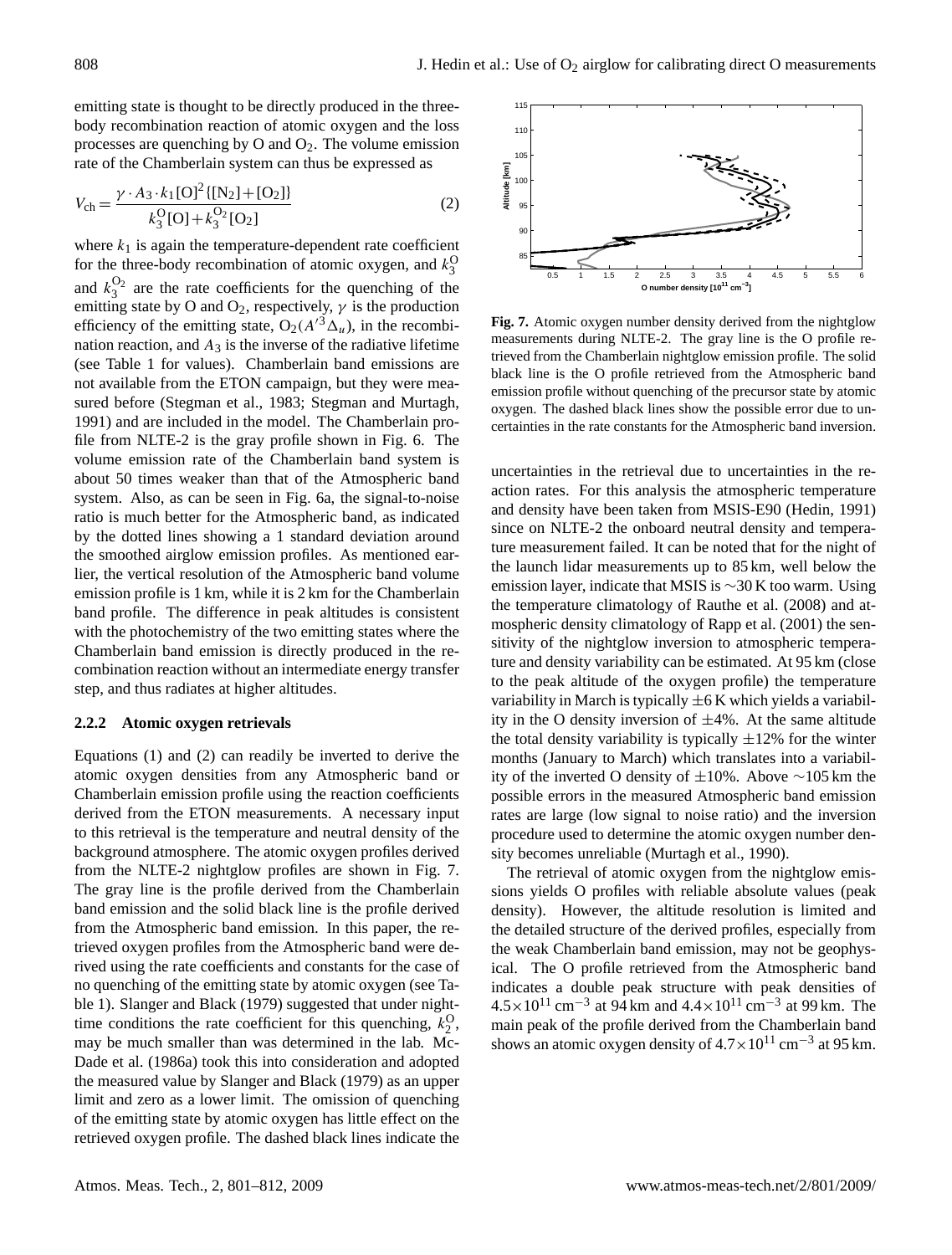## **3 Discussion**

The atomic oxygen profiles derived from the A-band and Chamberlain emissions are in good agreement with each other when it comes to absolute peak density and altitude. Consistency is also found with the ground-based photometer measurements of the O ( ${}^{1}S \rightarrow {}^{1}D$ ) Green Line at 557.7 nm. The nightglow model provides a direct relationship between Atmospheric band and Green Line emission rates, based on the rate coefficients from ETON. For the Atmospheric band measurement from NLTE-2 the nightglow model predicts a Green Line emission of 125–130 R, which is in very good agreement with the 120–125 R seen by the groundbased Green Line photometer. However, as can be seen in Fig. 8, the atomic oxygen number density profile derived from the direct resonance fluorescence and absorption technique (dashed red line) is not consistent with the number densities derived from the nightglow emissions (solid gray and black lines) and differs by a factor of about 1.7 in the peak density. As discussed in Sect. 2.1, this difference is most likely due to difficulties in achieving a good calibration of the direct O measurement. It can be noted that the direct measurement of O is consistent with the nightglow analysis within the uncertainty of the measurement technique. For comparison, also the O profile from the MSIS-E90 model (dashed gray line) is shown in Fig. 8.

In order to improve the uncertainty and compatibility of rocket-borne atomic oxygen measurements, we now suggest using the Atmospheric band emission measurement to calibrate the direct measurement. This is best done in terms of the entire atmospheric O column and the undifferentiated photometer measurement. Starting out from the directly measured O profile from NLTE-2, using the model we first calculate the corresponding volume emission rate of the Atmospheric band and then integrate this profile to obtain a column emission. This can be compared directly to the rocketborne photometer measurements. The ratio between these two column radiances is then determined and used as a calibration factor. The atomic oxygen profile measured directly is then multiplied by the square root of this factor (since the volume emission rate is proportional to  $(O)^2$ , see Eq. 1). The resulting calibrated atomic oxygen profile with a peak density of  $4.45 \times 10^{11}$  cm<sup>-3</sup> is the solid red profile in Fig. 8. While the airglow measurement provides a reliable absolute peak density, the very sensitive resonance fluorescence measurement provides the detailed structure of the atomic oxygen profile over the entire measured altitude range including the very low values below 80–85 km and at the apogee above 130 km.

The corresponding results from the NLTE-1 flight are shown in Fig. 9 with the direct O measurement and the O profile retrieved from the Atmospheric band emission. As opposed to NLTE-2, on this flight the 390 nm photometer detected a weak variable  $N_2$ <sup>+</sup> auroral emission and thus the O<sub>2</sub> Chamberlain band emission could not be retrieved. The di-



**Fig. 8.** The solid gray and black lines as in Fig. 7. The dashed red line is the measured atomic oxygen profile from the direct technique from Fig. 4. The solid red line is the nightglow-calibrated direct measurement and the dashed gray line is the MSIS-E90 atomic oxygen profile from the time of the NLTE-2 launch.

rect measurement yielded a peak density of  $5.6 \times 10^{11}$  cm<sup>-3</sup> at 97 km, whereas the nightglow yielded a lower value. On NLTE-1 the measurement of the neutral density and temperature during the descending part of the rocket flight by the CONE instrument (Lübken et al., 1999) gave good background information for the O retrieval from the Atmospheric band. The structure in the retrieved oxygen profile below ∼100 km are mainly due to the fact that the Atmospheric band emission profile measured during this rocket flight was more structured than that measured during NLTE-2. Also, as stated earlier, at higher altitudes (above ∼100–105 km) errors in the measured Atmospheric band emission rates can grow large due to the low signal-to-noise ratio and the retrieval procedure becomes less reliable. Also the use of the more structured temperature profile influences the oxygen retrieval, but to a lesser extent. The solid blue line in Fig. 9 shows the airglow-calibrated O profile with a peak density of  $4.6 \times 10^{11}$  cm<sup>-3</sup>. This airglow-calibrated peak value is 31% lower than obtained by the direct technique (dashed blue line), as compared to NLTE-2 where the calibrated peak value was 72% higher. Since the NLTE-1 and -2 payloads were essentially identical, this difference between them underlines the calibration challenges with the resonance fluorescence technique described earlier.

Figure 10 shows a comparison of the atomic oxygen profiles derived from the NLTE resonance fluorescence and  $O_2$ Atmospheric band measurements with earlier measurements featuring simultaneous resonance fluorescence and airglow measurements. The thick lines indicate atomic oxygen profiles from resonance fluorescence measurements and the thin lines are the results from the  $O<sub>2</sub>$  Atmospheric band inversion. The black profiles were obtained during the SOAP/WINE (the Selective Optical Atmospheric Probe/Winter In Northern Europe, solid thick and thin lines) and USU (Utah State University, dashed line, 72 min after SOAP, resonance fluorescence only) measurements during the MAP/WINE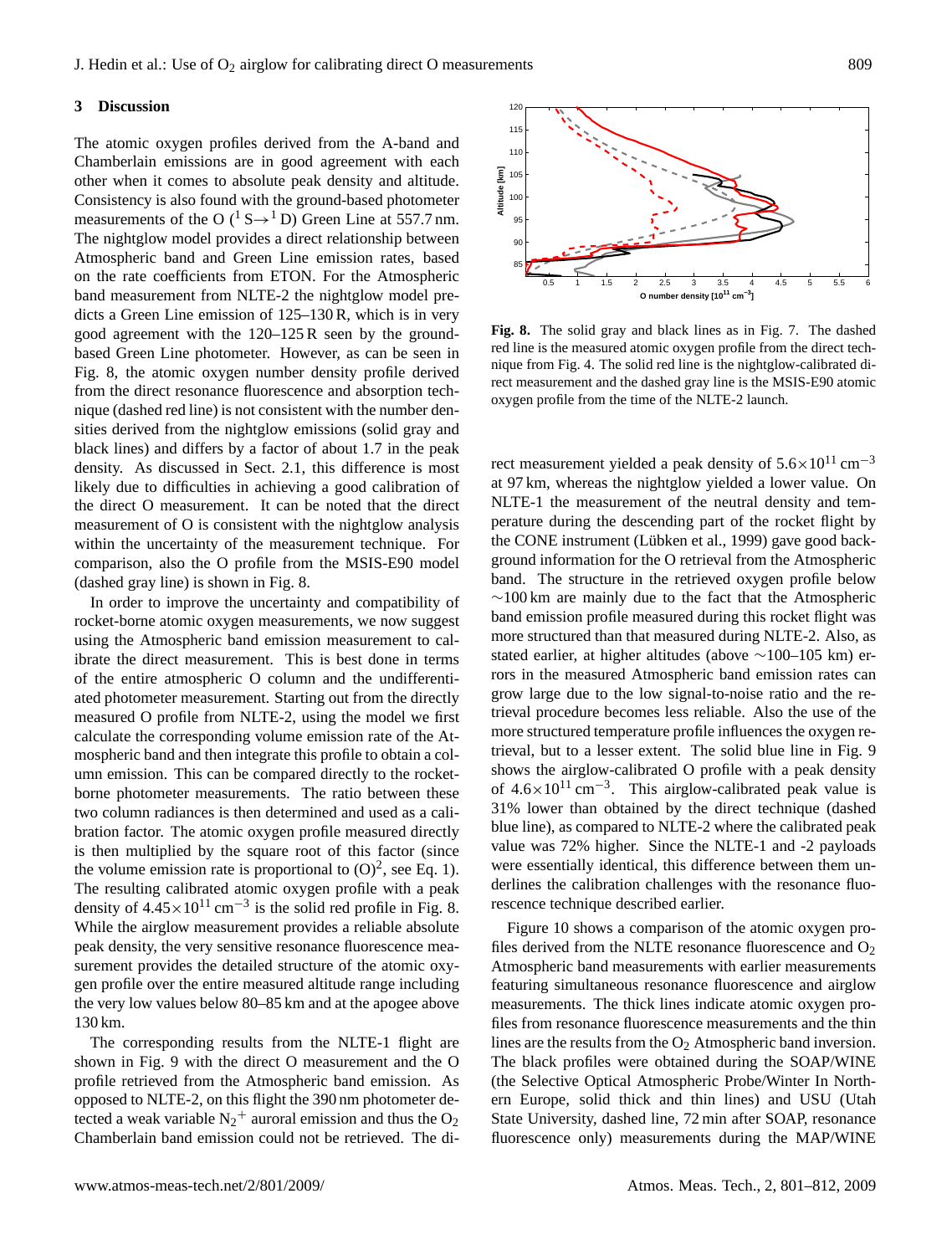

**Fig. 9.** Atomic oxygen profiles from NLTE-1. The black line shows the O profile retrieved from the Atmospheric band emission without quenching of the precursor state by atomic oxygen. The dashed blue line is the measured atomic oxygen profile from the direct technique. The solid blue line is the nightglow-calibrated direct measurement and the dashed gray line is the MSIS-E90 atomic oxygen profile from the time of the NLTE-1 launch.

(Middle Atmosphere Program/Winter In Northern Europe) sounding rocket campaign (Dickinson et al., 1987). The blue lines are the NLTE-1 profiles (resonance fluorescence profile without nightglow calibration) and the red lines are NLTE-2 profiles (again resonance fluorescence profile without nightglow calibration). The green profiles are from measurements during the OXYGEN/S35 sounding rocket campaign (Witt et al., 1984). Note that the resonance fluorescence measurements vary by a factor of 50 while there is only a spread by a factor of 3 in the nightglow inversion profiles. Since the photometric airglow measurements are simple, they allow for a straight-forward comparison between different measurement occasions. Hence, the results in figure 10 further stress the variability and uncertainty in the resonance fluorescence instruments and the measurement process.

#### **4 Conclusions**

Rocket-borne resonance fluorescence at 130.4 nm in combination with in situ absorption provides an accurate way of measuring atomic oxygen if a detailed characterisation of the instrument is available. In particular, sufficient knowledge about the O resonance lamp and its emitted line shapes is needed. This was the basis for the direct O measurements during the ETON project, comprising e.g. highly resolved laboratory studies of the lamp output. Consequently, the ETON results on atomic oxygen and nightglow rate coefficients are the best available and have come in use as a standard. This way of performing O measurements with detailed instrument calibration before flight and in-flight is in principle the most accurate, but it is generally difficult and too expensive to achieve for every single rocket flight. A simple way of calibrating atomic oxygen measurements is therefore highly desirable.



**Fig. 10.** Comparison between the NLTE results and other earlier rocket campaigns with simultaneous resonance fluorescence and airglow measurements. Heavy lines denote atomic oxygen profiles obtained from direct measurements while thin lines denote oxygen profiles retrieved from  $O_2$  Atmospheric band emission measurements. The black lines are from SOAP/WINE (solid thick and thin lines) and USU (dashed line, 72 min after SOAP, resonance fluorescence only); the blue lines are the profiles from NLTE-1 (without nightglow calibration); red lines are the profiles from NLTE-2 (again without nightglow calibration); and the green lines are the profiles obtained during the OXYGEN/S35 sounding rocket campaign. Note the spread by a factor of 50 in the direct measurements and only by a factor of 3 in the profiles retrieved from the nightglow measurements.



**Fig. 11.** The  $O_2(a^1\Delta_g)$  dayglow production mechanisms (after Mlynczak et al., 1993). *J* indicate solar photolysis, *Q* collisional quenching, *A* spontaneous emission, and *g* solar absorption in the Atmospheric band.

Therefore, the calibration of the direct O measurement by simultaneous airglow measurements, combined with a detailed aerodynamic analysis, is often preferable. Airglow photometers are relatively easy to calibrate in the laboratory. In this way knowledge of the exact performance of the resonance fluorescence instrument, and expensive and complicated absorption measurements, are not needed. Major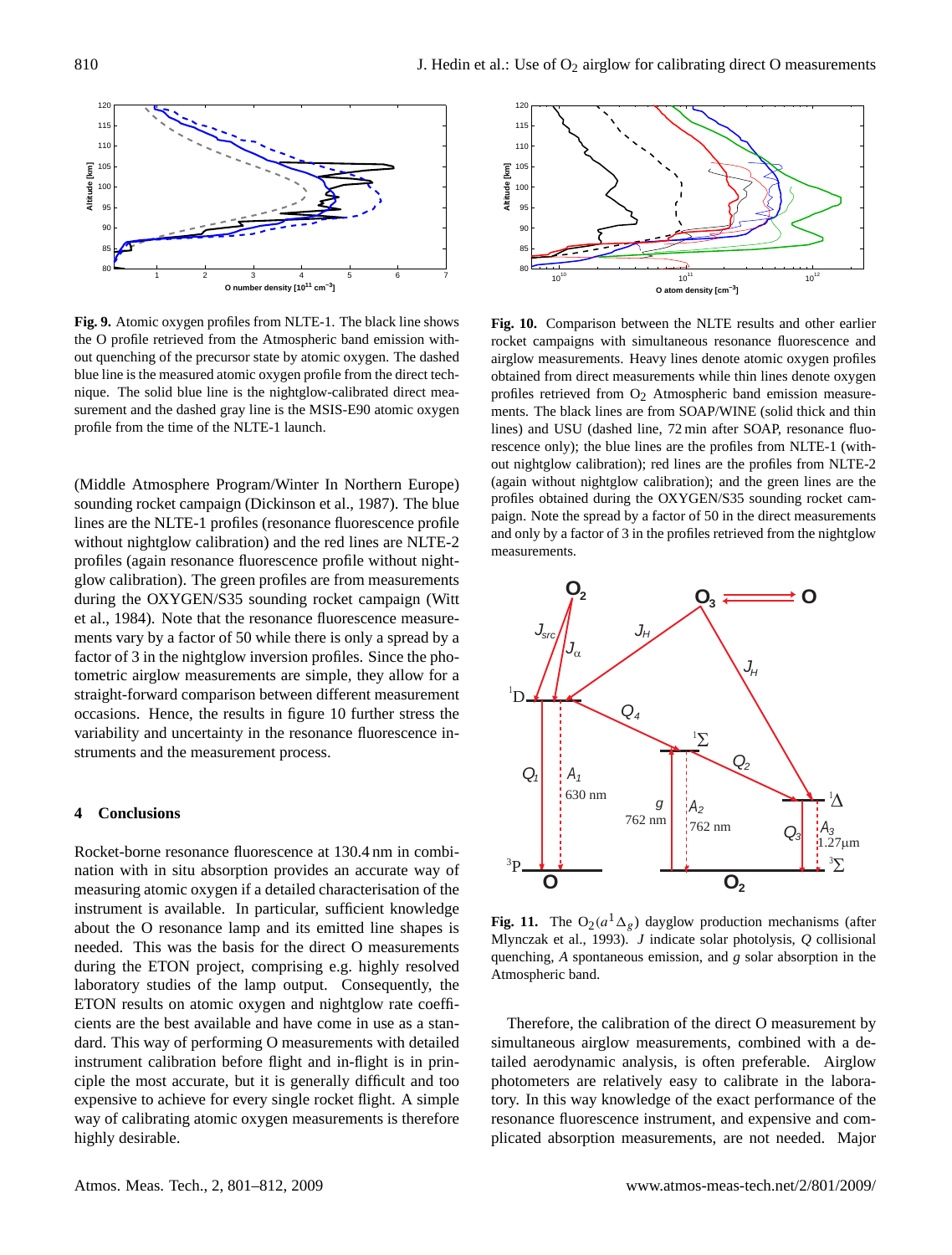sources of error are no longer the instrument calibration, but only the uncertainties in the airglow reaction coefficients and the background atmosphere density and temperature. Good neutral density and temperature measurements are desirable for a good analysis considering the limited ability of model atmospheres to represent the local atmospheric conditions at the time of measurement.

For daytime measurements the Atmospheric band is not adequate as a calibration of O measurements because of the dominance of high background illumination due to direct solar resonance excitation. Instead the  $(0-0)$  band of the  $O<sub>2</sub>$  IR Atmospheric system at  $1.27 \mu$ m can be used (e.g. Mlynczak et al., 2001). This emission is related to the photolysis of ozone which, during the day, is in steady state with atomic oxygen (see Fig. 11) and a retrieval of atomic oxygen is thus possible. Mlynczak et al. (2001) discuss combined rocketborne measurements of the IR-Atmospheric Band and the Atmospheric Band during daytime.

In summary, we suggest future rocket-borne measurements of atomic oxygen profiles to be based on combinations of a relatively simple "uncalibrated" 130.4 nm resonance fluorescence probe and a calibrated airglow photometer. While the resonance fluorescence probe provides the sensitivity and altitude resolution, the photometer provides the necessary calibration of the atomic oxygen data. This approach would also largely improve the compatibility between various rocket-borne O measurements as inter-comparisons between photometers are much more straight-forward than inter-comparisons between complex resonance fluorescence techniques. The airglow inversions presented in the present paper are based on nightglow rate coefficients from the ETON database. If the relevant rate coefficients are changed as a result of future investigations, a re-calibration of O profiles will be straight-forward for retrievals that are based on airglow photometry.

*Acknowledgements.* We thank D. P. Murtagh for providing the ETON model and M. Friedrich for the electron density data. The NLTE rocket campaign was funded by the Swedish National Space Board. J. Hedin thanks for the support from the Swedish National Graduate School of Space Technology.

Edited by: R. Koppmann

## **References**

- Barth, C. A. and Hildebrandt, A. F.: The 5577 Å airglow emission mechanism, J. Geophys. Res., 66, 985–986, 1961.
- Bates, D. R. and Nicolet, M.: The photochemistry of atmospheric water vapour, J. Geophys. Res., 55, 301–327, 1950.
- Bird, G. A.: Aerodynamic effects on atmospheric composition measurements from rocket space vehicles in the thermosphere, Planet. Space Sci., 36, 921–926, 1988.
- Bird, G. A.: Molecular Gas Dynamics and the Direct Simulation of Gas Flows, Oxford University Press, Oxford, 1994.
- Brasseur, G. and Solomon, S.: Aeronomy of the middle atmosphere, Springer, Dordrecht, The Netherlands, 220–224, 2005.
- Campbell, I. M. and Gray, C. N.: Rate constants for  $O(^3P)$  recombination and association with  $N(^4S)$ , Chem. Phys. Lett., 18, 607– 609, 1973.
- Dickinson, P. H. G., Bain, W. C., Thomas, L., Williams, E. R., Jenkins, D. B., and Twiddy, N. D.: The determination of the atomic oxygen concentration and associated parameters in the lower ionosphere, Proc. R. Soc. Lond. A, 369, 379–408, 1980.
- Dickinson, P. H. G., Witt, G., Zuber, A., Murtagh, D., Grossmann, K. U., Brückelmann, H. G., Schwabbauer, P., Baker, K. D., Ullwick, J. C., and Thomas, R. J.: Measurements of odd oxygen in the polar region on 10 February 1984 during MAP/WINE, J. Atm. Terr. Phys., 49, 843–854, 1987.
- Friedrich, M., Gumbel, J., and Pilgram, R.: Atomic oxygen in the mesosphere and its relevance for the ionosphere, Proc. 14th ESA/PAC Symposium on European Rocket and Balloon Programmes and related research (ESA SP-437, 287–290), Potsdam, Germany, 31 May–3 June, 1999.
- Greer, R. G. H., Murtagh, D. P., McDade, I. C., Dickinson, P. H. G., Thomas, L., Jenkins, D. B., Stegman, J., Llewellyn, E. J., Witt, G., Mackinnon, D. J., and Williams, E. R.: ETON 1: a data base pertinent to the study of energy transfer in the oxygen nightglow, Planet. Space Sci., 34, 771–788, 1986.
- Greer, R. G. H., Murtagh, D. P., McDade, I. C., Llewellyn, E, J., and Witt, G.: Rocket photometry and the lower-thermospheric oxygen nightglow, Phil. Trans. R. Soc. Lond., A323, 579–595, 1987.
- Gumbel, J., Rocket-borne optical measurements of minor constituents in the middle atmosphere, Ph. D. Thesis, Department of Meteorology, Stockholm University, Stockholm, Sweden, 1997.
- Gumbel, J.: On the accuracy of rocket-borne atomic oxygen measurements, Proc. 25th Annual European Meeting on Upper Atmospheric Studies by Optical Methods, Granada, Spain, 21–25 September, 1998, 25–30, 1999.
- Gumbel, J. and Witt, G.: Monte Carlo studies of the resonance fluorescence technique for atmospheric oxygen measurements, J. Quant. Spectrosc. Radiat. Transf., 58, 1–17, 1997.
- Gumbel, J., Murtagh, D. P., Espy, P. J., Witt, G., and Schmidlin, F. J.: Odd oxygen measurements during the Noctilucent Cloud 93 rocket campaign, J. Geophys. Res., 103, 23399–23414, 1998.
- Haley, C. S., McDade, I. C., and Melo, S. M. L.: An assessment of a method for recovering atomic oxygen density profiles from column integrated nightglow intensity measurements, Adv. Space Res., 27, 6–7, 1147–1152, 2001.
- Hedin, A. E.: Extension of the MSIS thermosphere model into the middle and lower atmosphere, J. Geophys. Res., 96, 1159–1172, 1991.
- Heppner, J. P. and Meridith, L. H.: Nightglow emission altitudes from rocket measurements, J. Geophys. Res., 63, 51–65, 1958.
- Jacobsen, T. A. and Friedrich, M.: Electron density measurements in the lower D-region, J. Atm. Terr. Phys., 41, 1195–1200, 1979.
- Jenkins, D. B., Watkin, G., Wareing, D. P., et al.: Resolved line profiles of atomic oxygen resonance lamps used in the upper atmosphere, J. Quant. Spectrosc. Radiat. Transf., 34, 123–132, 1985.
- Liu, G., Shepherd, G. G., and Roble, R. G.: Seasonal variations of the nighttime  $O(^{1}S)$  and OH airglow emission rates at midto-high latitudes in the context of the large-scale circulation, J. Geophys. Res., 113, A06302, doi:10.1029/2007JA012854, 2008.
- Lübken, F.-J., Rapp, M., Siebert, J., and Fricke, K.-H.: The thermal and dynamical state of the upper atmosphere during the first